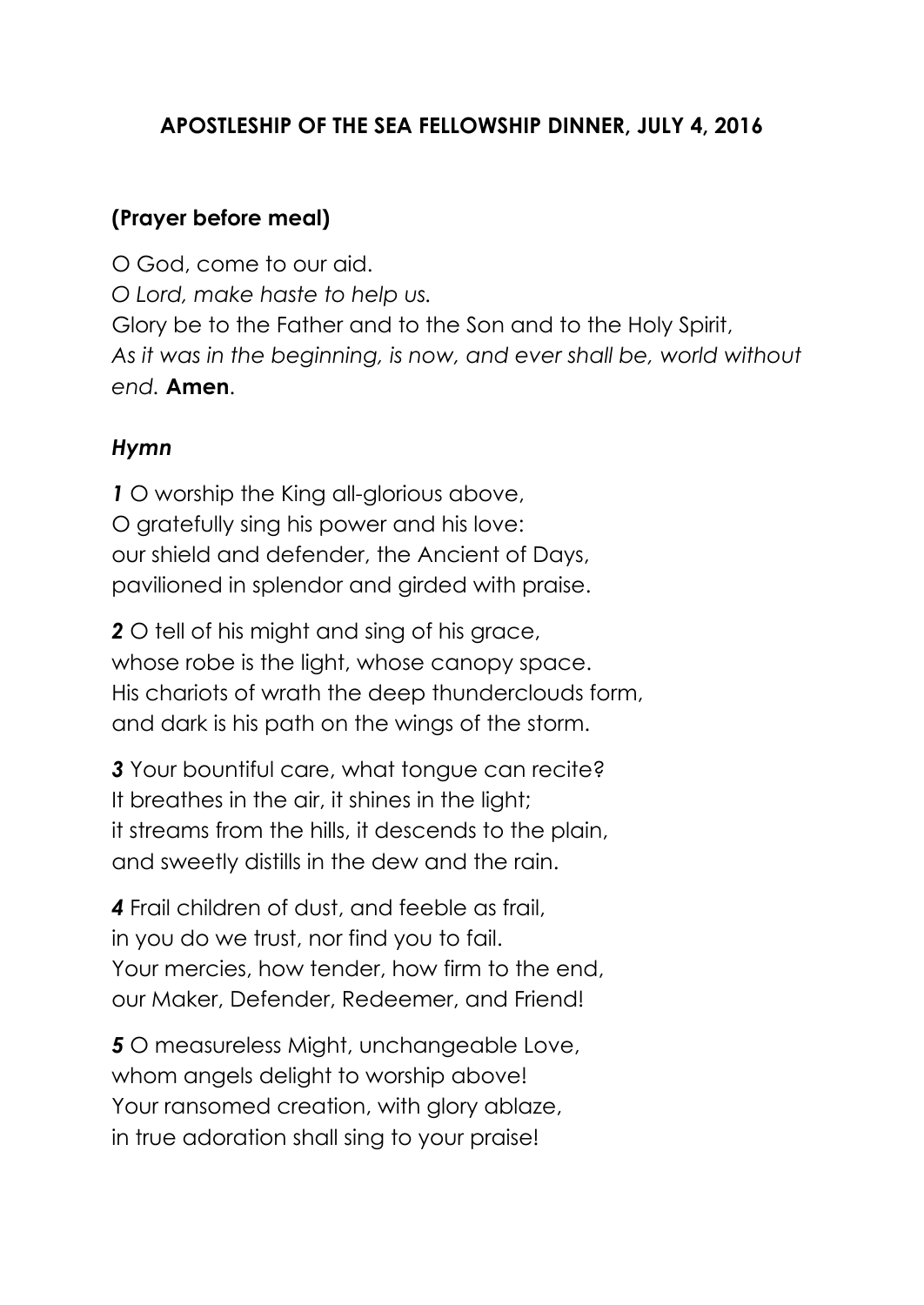# **Psalm 107 (1-42)**

- **<sup>1</sup>** Alleluia! Give thanks to [Yahweh](http://www.catholic.org/encyclopedia/view.php?id=6291) for he is good, his faithful love lasts forever.
- 2 So let them say whom Yahweh redeemed, whom he redeemed from the power of their enemies,
- 3 bringing them back from foreign lands, from east and west, north and south.
- 4 They were wandering in the desert, in the wastelands, could find no way to an inhabited city;
- 5 they were hungry and thirsty, their life was ebbing away.
- 6 They cried out to Yahweh in their distress, he rescued them from their plight,
- $^7$  he set them on the road, straight to an inhabited city.
- <sup>8</sup>Let them thank Yahweh for his faithful love, for his wonders for the children of Adam!
- 9 He has fed the hungry to their hearts' content, filled the starving with good things.
- <sup>10</sup> Sojourners in gloom and shadow dark as death, fettered in misery and chains,
- <sup>11</sup> for defying the orders of Yahweh, for scorning the plan of the Most High-
- <sup>12</sup> he subdued their spirit by hard labour; if they fell there was no one to help.
- <sup>13</sup> They cried out to Yahweh in their distress, he rescued them from their plight,
- <sup>14</sup> he brought them out from gloom and shadow dark as death, and shattered their chains.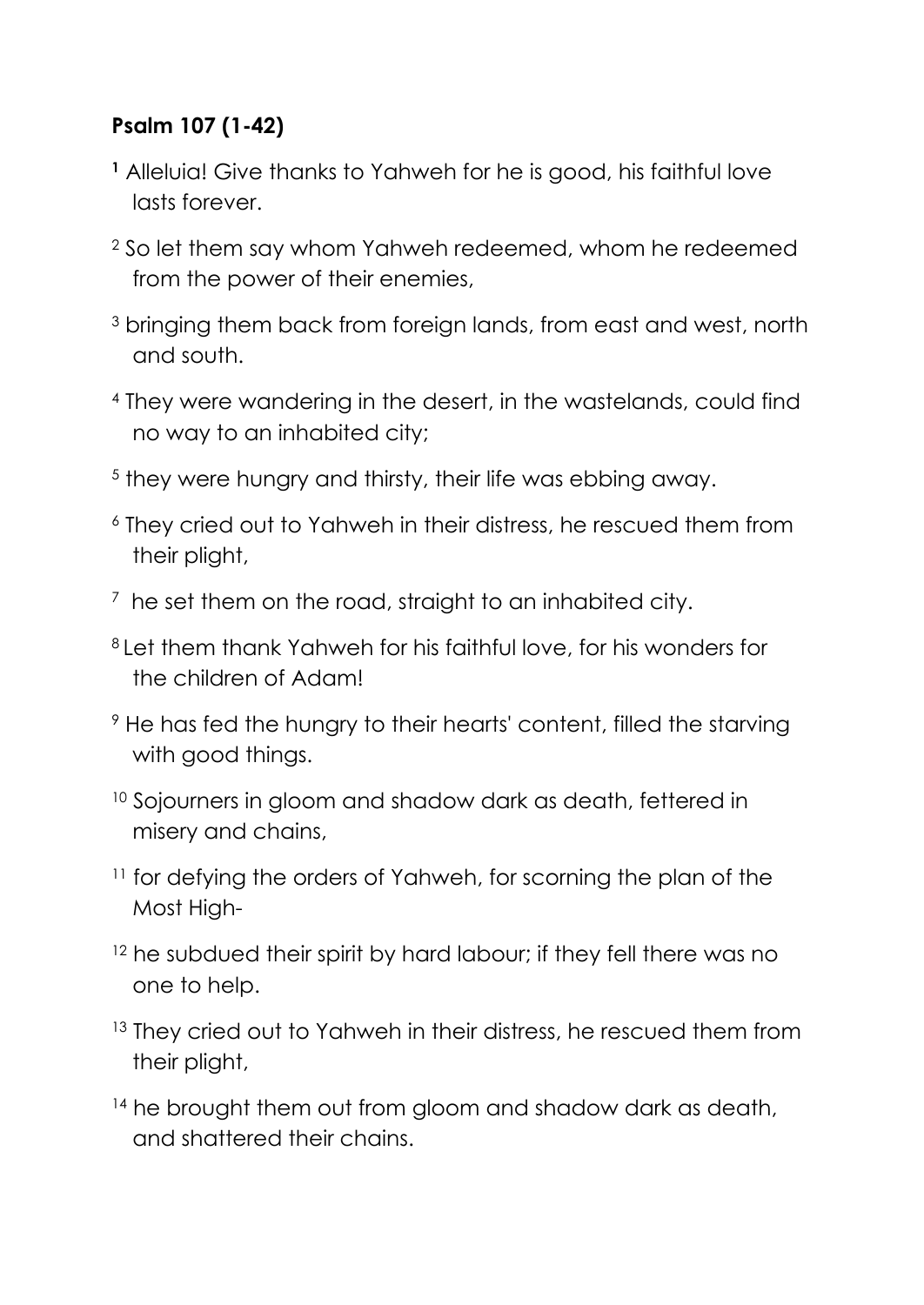- <sup>15</sup> Let them thank Yahweh for his faithful love, for his wonders for the children of Adam!
- <sup>16</sup> He broke open gates of bronze and smashed iron bars.
- <sup>17</sup> Fools for their rebellious ways, wretched because of their sins,
- <sup>18</sup> finding all food repugnant, brought close to the gates of death-
- <sup>19</sup> they cried out to Yahweh in their distress; he rescued them from their plight,
- <sup>20</sup> he sent out his word and cured them, and rescued their life from the abyss.
- <sup>21</sup> Let them thank Yahweh for his faithful love, for his wonders for the children of Adam!
- <sup>22</sup> Let them offer thanksgiving sacrifices, and recount with shouts of joy what he has done!
- <sup>23</sup> Voyagers on the sea in ships, plying their trade on the great ocean,
- <sup>24</sup> have seen the works of Yahweh, his wonders in the deep.
- <sup>25</sup> By his word he raised a storm-wind, lashing up towering waves.
- <sup>26</sup> Up to the sky then down to the depths! Their stomachs were turned to water;
- <sup>27</sup> they staggered and reeled like drunkards, and all their skill went under.
- 28 They cried out to Yahweh in their distress, he rescued them from their plight,
- $29$  he reduced the storm to a calm, and all the waters subsided,
- <sup>30</sup> and he brought them, overjoyed at the stillness, to the port where they were bound.
- <sup>31</sup> Let them thank Yahweh for his faithful love, for his wonders for the children of Adam!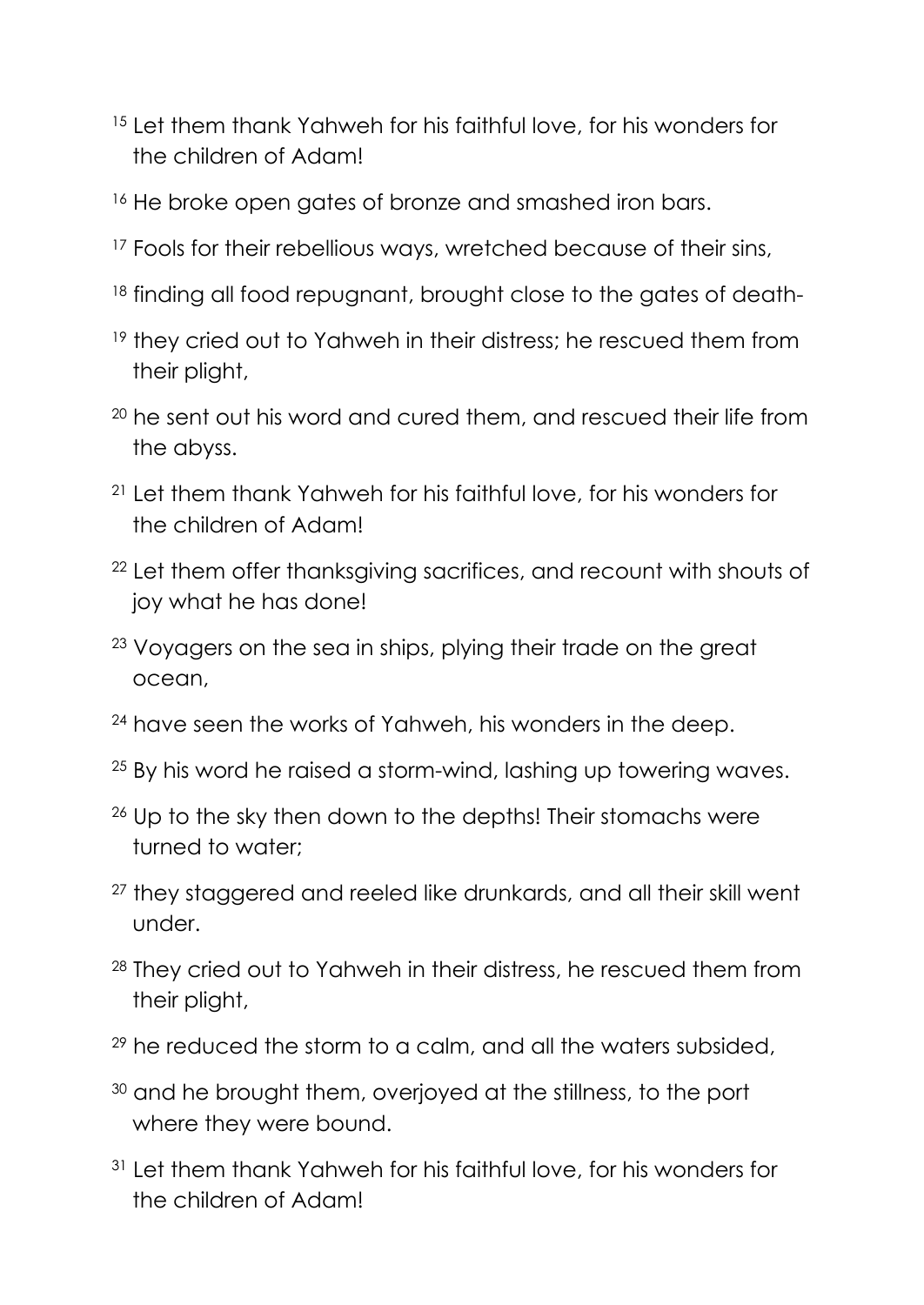- <sup>32</sup> Let them extol him in the assembly of the people, and praise him in the council of elders.
- <sup>33</sup> He has turned rivers into desert, bubbling springs into arid ground,
- <sup>34</sup> fertile country into salt-flats, because the people living there were evil.
- <sup>35</sup> But he has turned desert into stretches of water, arid ground into bubbling springs,
- <sup>36</sup> and has given the hungry a home, where they have built themselves a city.
- <sup>37</sup> There they sow fields and plant vines, and reap a harvest of their produce.
- 38 He blesses them and their numbers increase, he keeps their cattle at full strength.
- <sup>39</sup> Their numbers had fallen, they had grown weak, under pressure of disaster and hardship;
- <sup>40</sup> he covered princes in contempt, left them to wander in trackless wastes.
- <sup>41</sup> But the needy he raises from their misery, makes their families as numerous as sheep.
- 42 At the sight the honest rejoice, and the wicked have nothing to say.
- <sup>43</sup> Who is wise? Such a one should take this to heart, and come to understand Yahweh's faithful love.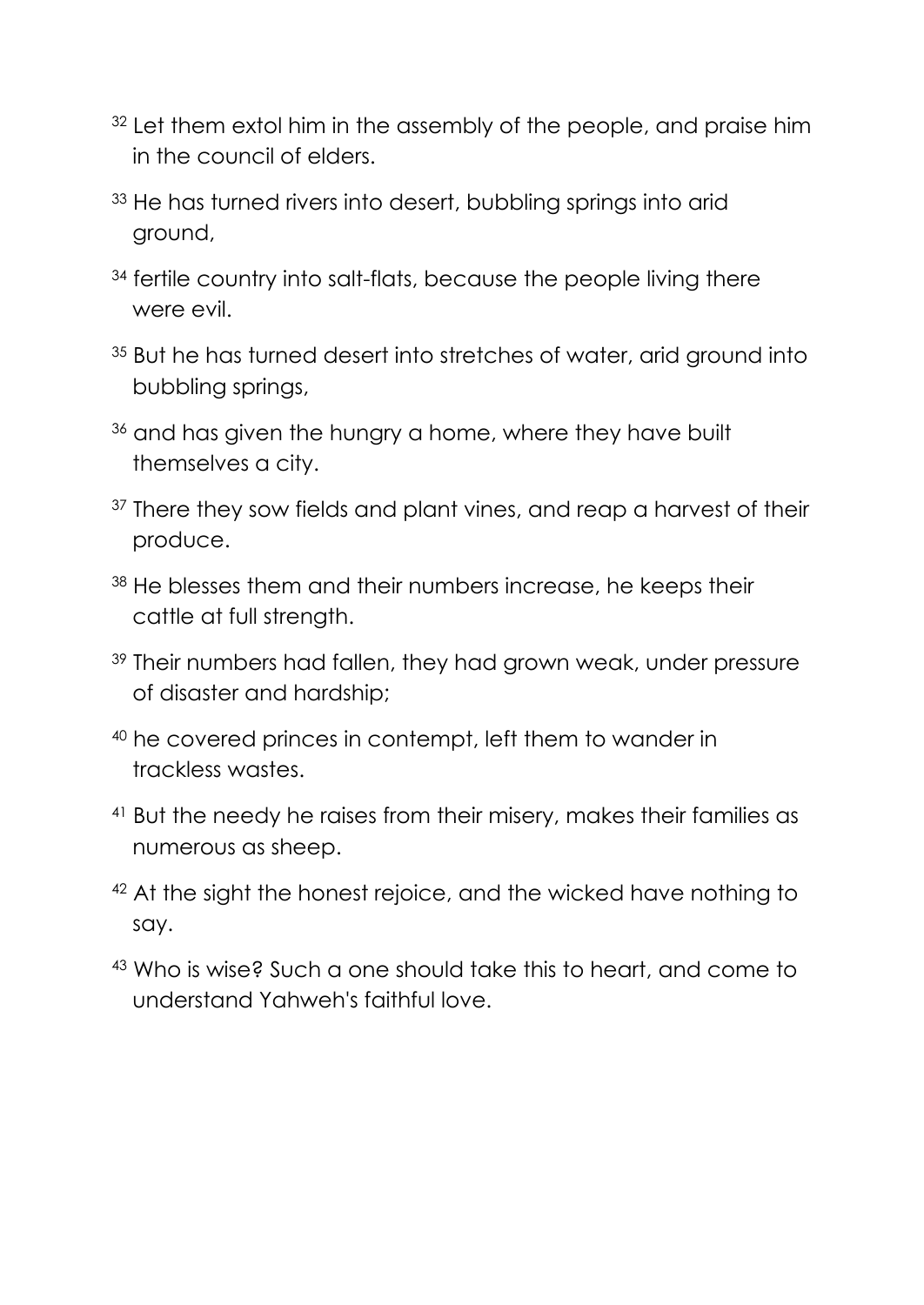

(Most Rev Archbishop Paul Kwong)

# **The Gospel of our Lord Jesus Christ according to St. Luke, Chapter 10, verses 25-37.**

Just then a lawyer stood up to test Jesus. 'Teacher,' he said, 'what must I do to inherit eternal life?' He said to him, 'What is written in the law? What do you read there?' He answered, 'You shall love the Lord your God with all your heart, and with all your soul, and with all your strength, and with all your mind; and your neighbour as yourself.' And he said to him, 'You have given the right answer; do this, and you will live.'

But wanting to justify himself, he asked Jesus, 'And who is my neighbour?' Jesus replied, 'A man was going down from Jerusalem to Jericho, and fell into the hands of robbers, who stripped him, beat him, and went away, leaving him half dead. Now by chance a priest was going down that road; and when he saw him, he passed by on the other side. So likewise a Levite, when he came to the place and saw him, passed by on the other side. But a Samaritan while travelling came near him; and when he saw him, he was moved with pity. He went to him and bandaged his wounds, having poured oil and wine on them. Then he put him on his own animal, brought him to an inn, and took care of him. The next day he took out two denarii, gave them to the innkeeper, and said, "Take care of him; and when I come back, I will repay you whatever more you spend." Which of these three, do you think, was a neighbour to the man who fell into the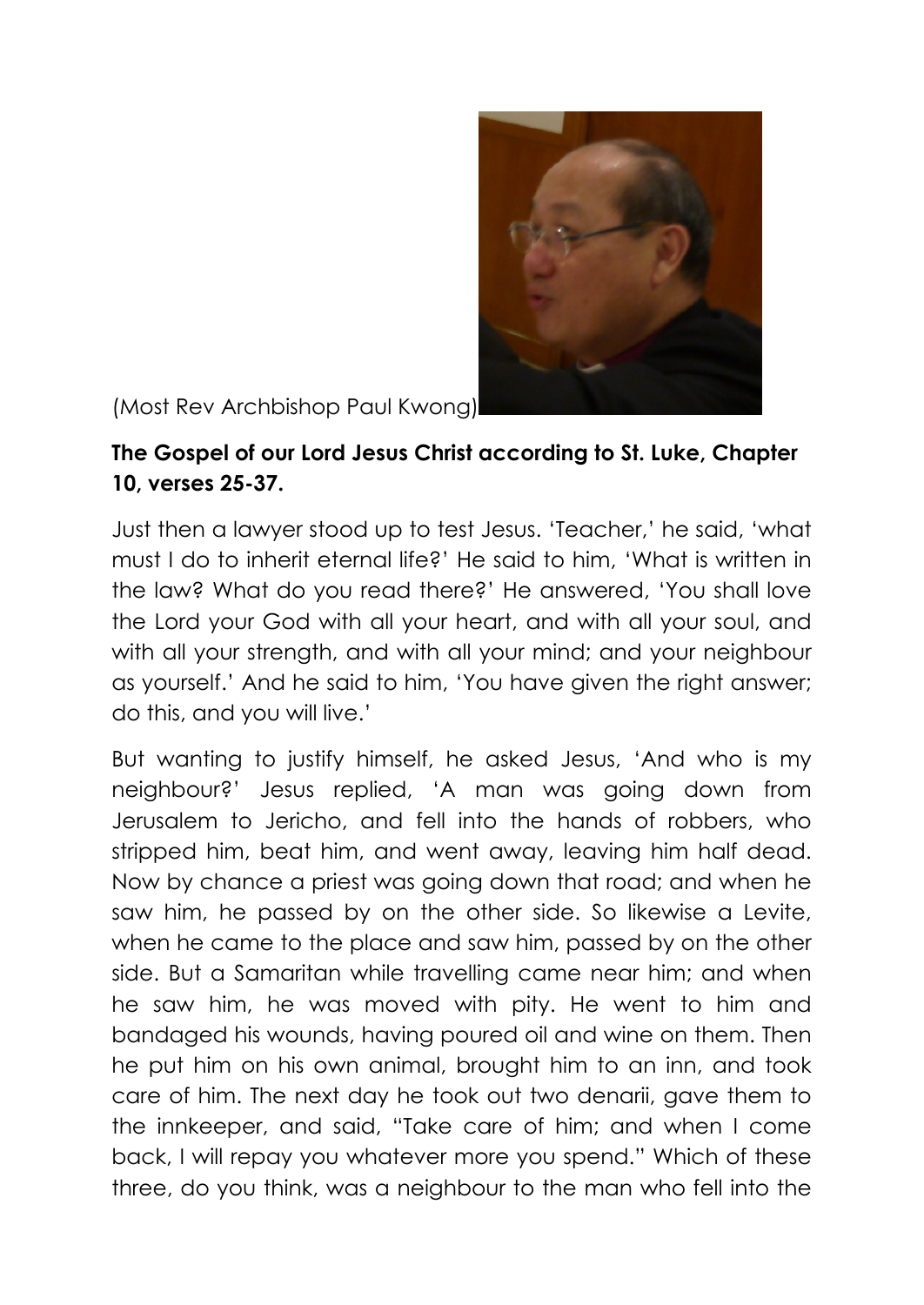hands of the robbers?' He said, 'The one who showed him mercy.' Jesus said to him, 'Go and do likewise.'

### **Short Responsory**

Let my prayer come before you, O Lord. – *Let my prayer come before you, O Lord.* Let it rise in your presence like incense. – *Let my prayer come before you, O Lord.* Glory be to the Father and to the Son and to the Holy Spirit. – *Let my prayer come before you, O Lord.*

# **Canticle Magnificat** My soul rejoices **in the Lord**

Let my soul proclaim your greatness forever, O my God.

My soul proclaims the greatness of the Lord, and my spirit rejoices in God, my salvation.

For he has shown me such favour me, his lowly handmaiden.

Now all generations will call me blessed, because the mighty one has done great things for me. His name is holy, his mercy lasts for generation after generation for those who revere him.

He has put forth his strength: he has scattered the proud and conceited, torn princes from their thrones; but lifted up the lowly. He has filled the hungry with good things; the rich he has sent away empty.

He has come to the help of his servant Israel, he has remembered his mercy as he promised to our fathers, to Abraham and his children forever.

Glory be to the Father and to the Son and to the Holy Spirit, as it was in the beginning, is now, and ever shall be, world without end. Amen.

*Let my soul proclaim your greatness forever, O my God.*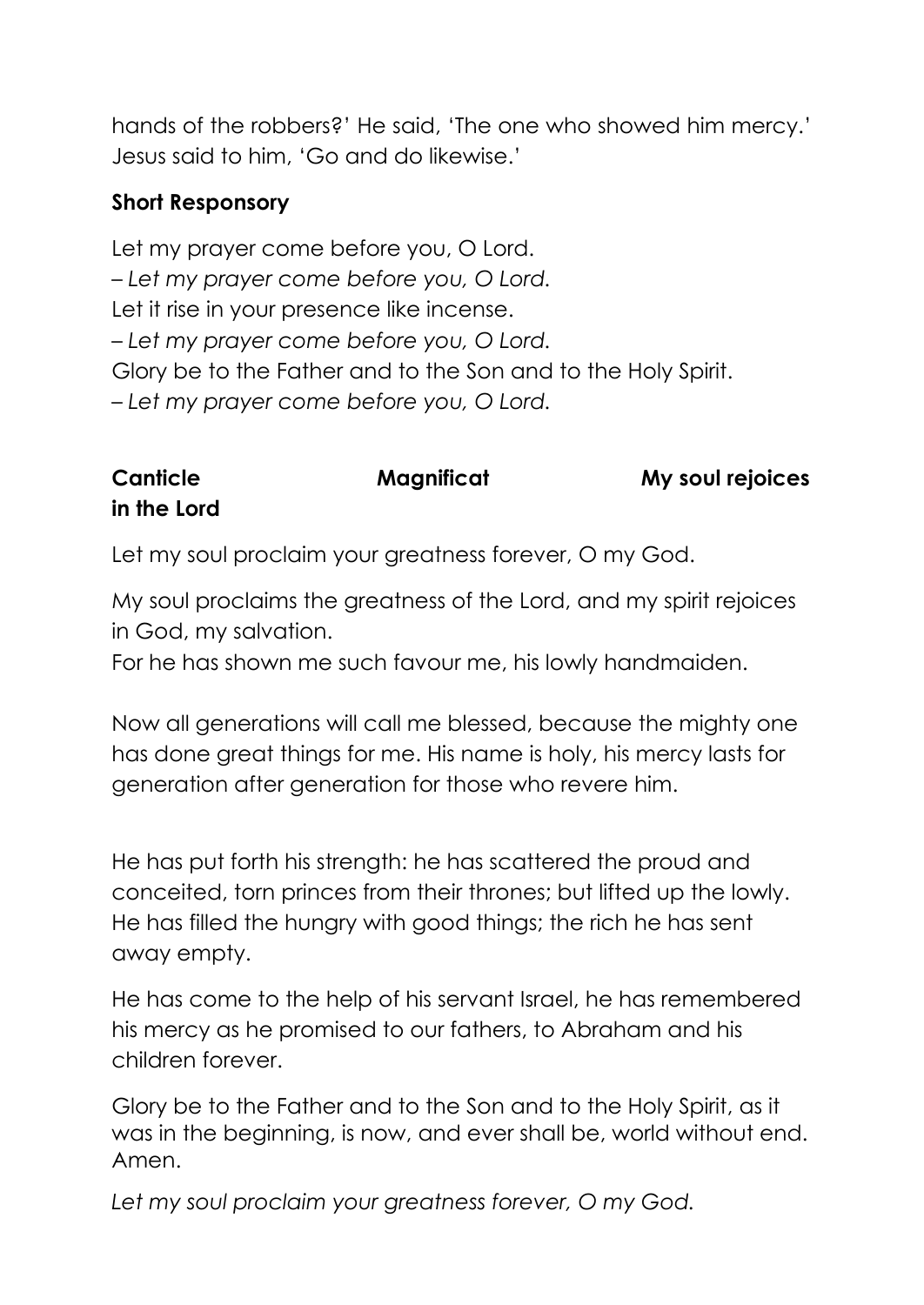#### **Prayers and Intercessions**



(Rev Stephen Miller)

Today we pray for the work of Seafarers' Missions, their chaplains and ships visitors around the world as they care for and welcome seafarers. We pray that you will help them in their work of caring for and supporting seafarers. Lord, hear us.

### **Lord, graciously hear us.**

We pray for the families of seafarers who are left at home. We pray for wives and husbands as they miss their partners and care for their families, for children as they miss a parent and for others as they miss a boy or girl friend, grandparent or son or daughter. Bless those who remain at home whilst a loved one is away at sea. Lord, hear us.

#### **Lord, graciously hear us.**



(Most Rev Bishop Michael Yeung)

We pray for all ship owners that they will take their responsibility seriously to care for those who crew their ships. We pray that all ships may be properly maintained and kept in a seaworthy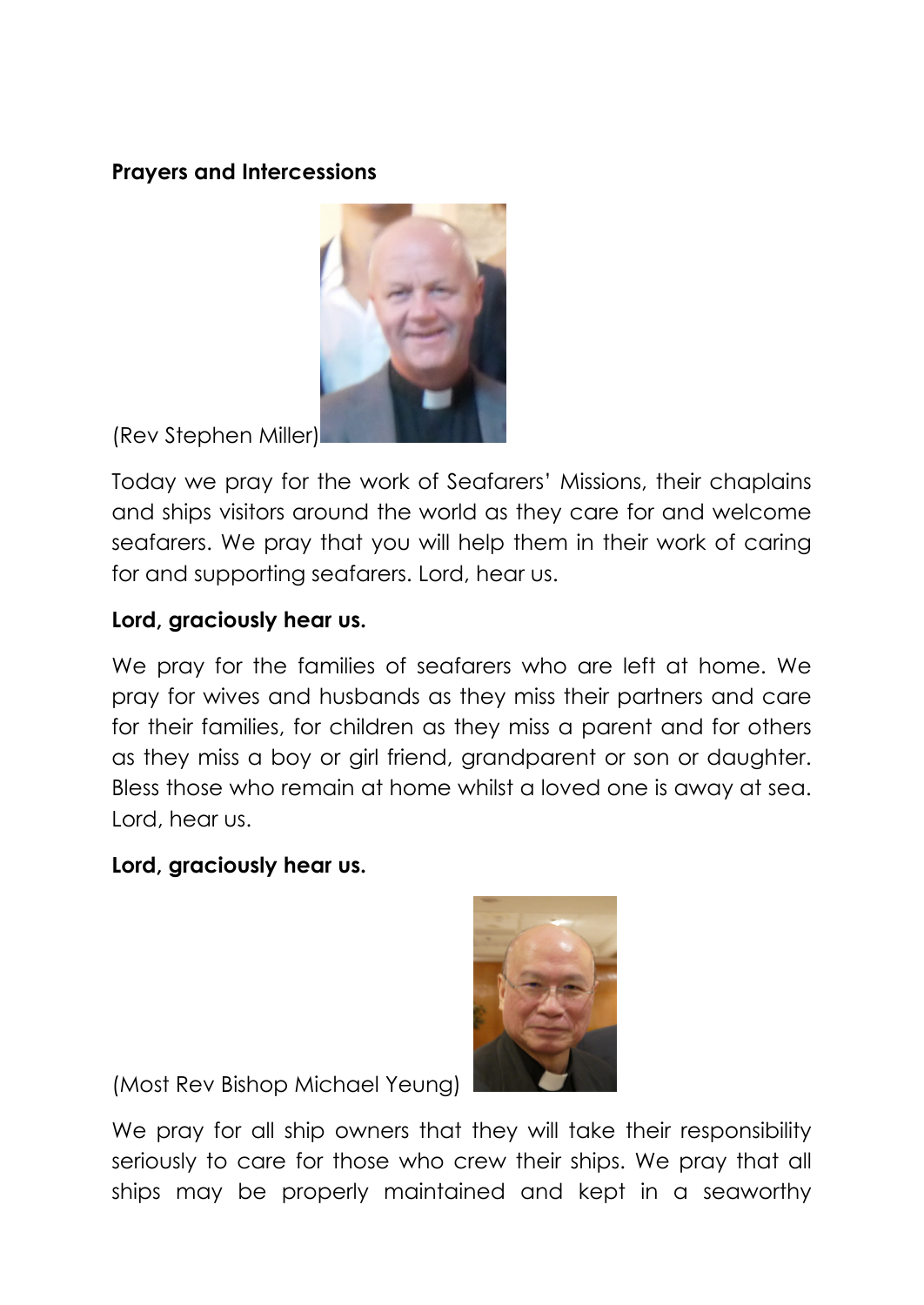condition. We pray for protection on all ships and their crews when they sail in seas affected by piracy. Help Mission chaplains and others as they care for seafarers who have experienced a piracy attack. Lord Hear us.

### **Lord, graciously hear us.**

We pray for ourselves that we may have grateful hearts for all the food and other necessities of daily life that we so easily take for granted. Help us to remember the seafarers who work so hard that we can enjoy an easy life. Lord hear us.

### **Lord graciously hear us.**

Let us join together in the words that our Lord Jesus himself taught us:

**Our Father, who art in heaven, hallowed be thy name. Thy Kingdom come, thy will be done, on earth as it is in heaven. Give us this day our daily bread. And forgive us our trespasses, as we forgive those who trespass against us. And lead us not into temptation, but deliver us from evil. For thine is the kingdom, the power, and the glory, for ever and ever. Amen.**



(His Eminence Cardinal John Tong Hon)

Lord God, of the universe, the fertile land, the swarming sea, bless those who leave their families and friends to sail the seas in dangerous and lonely conditions to make a living and to bring us the things we depend on. May they be given courage when they are in danger; friendship when they are lonely; strength when they